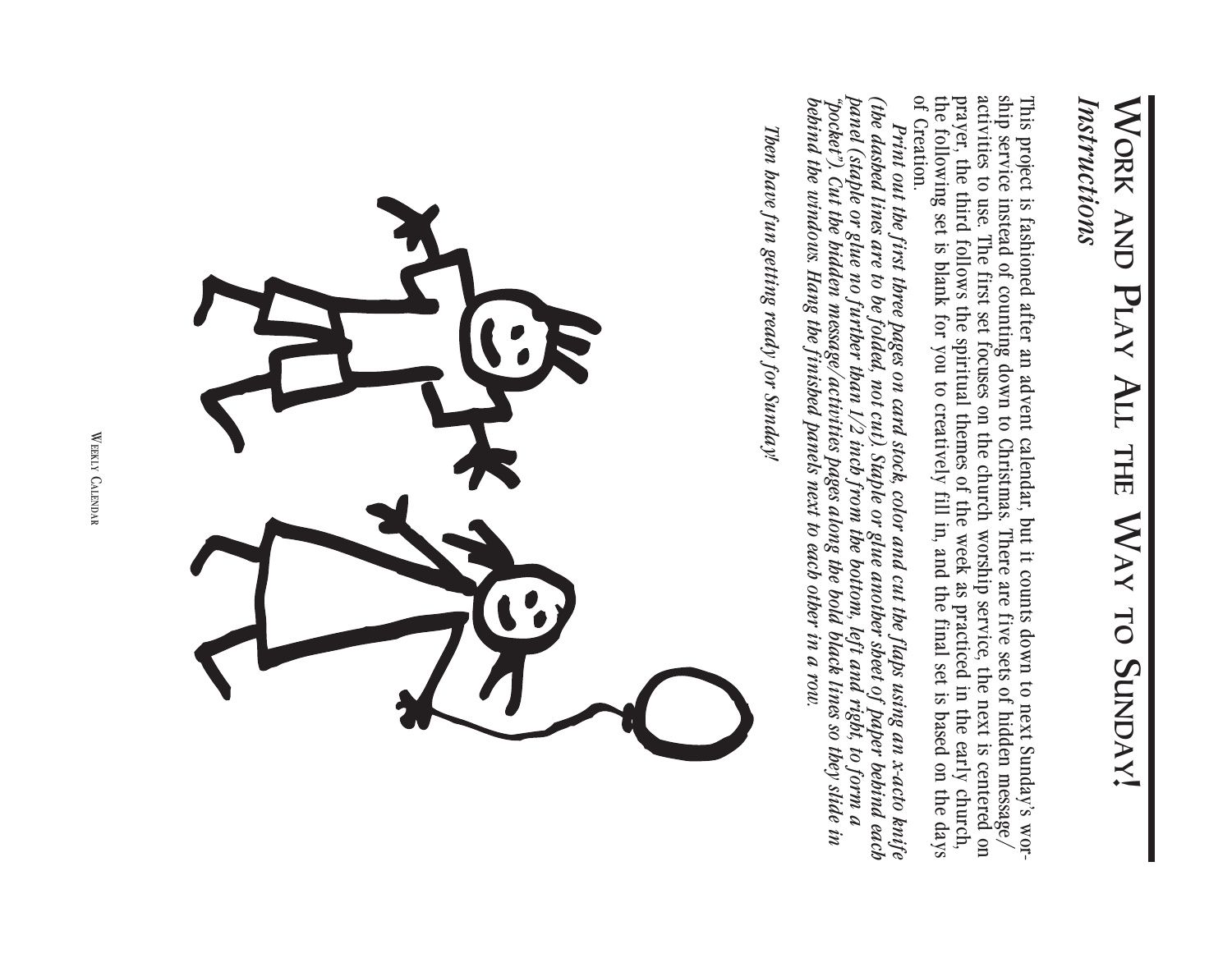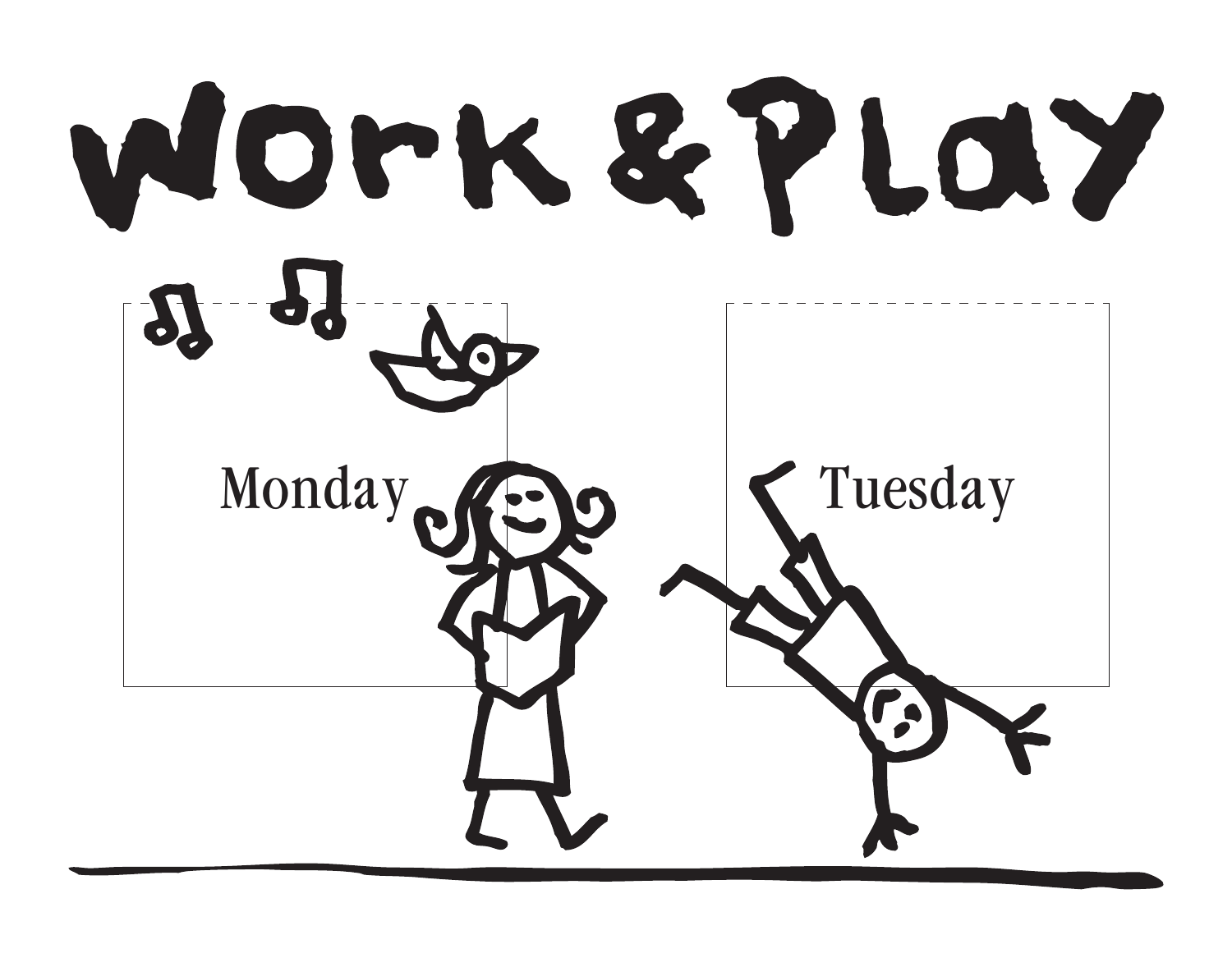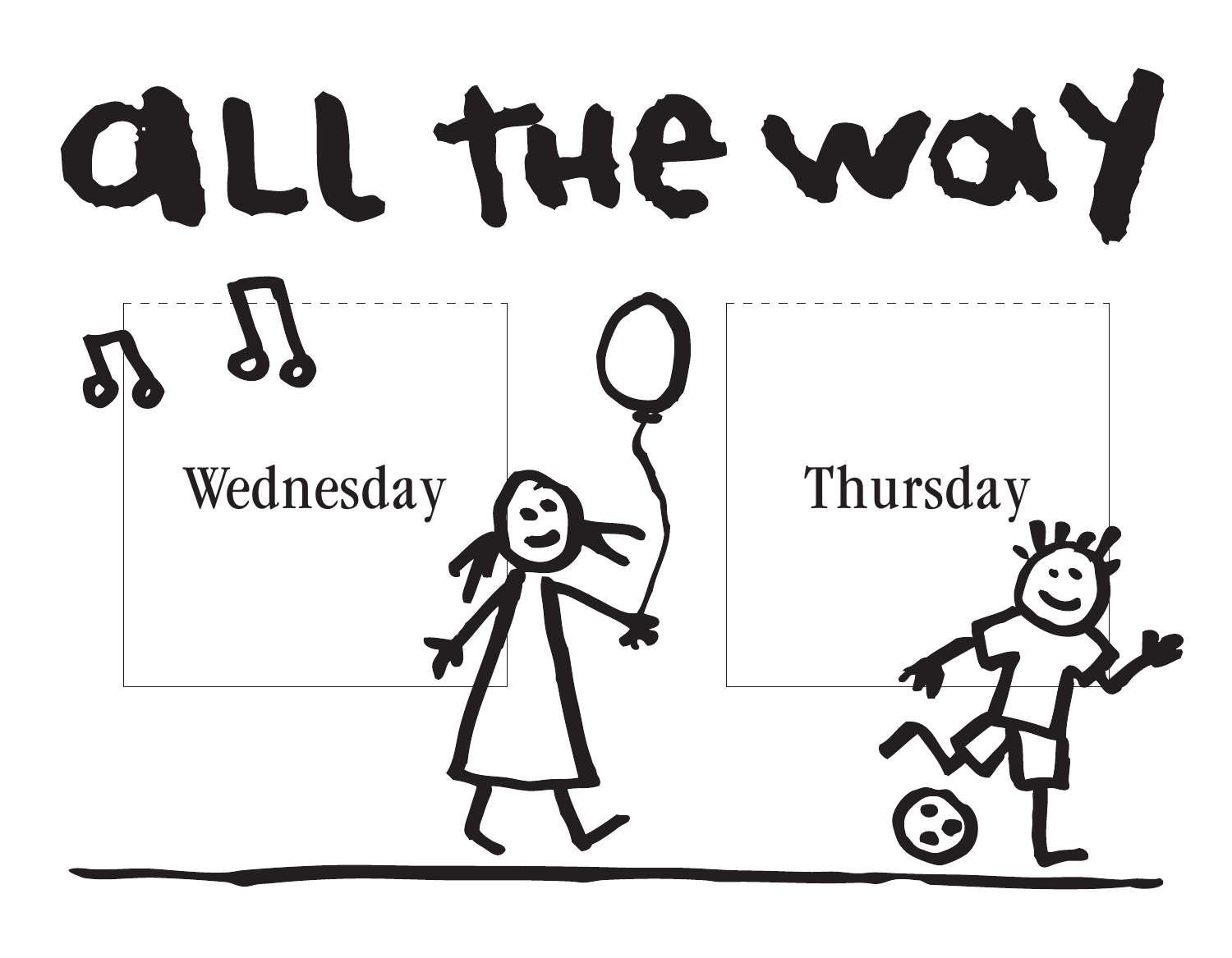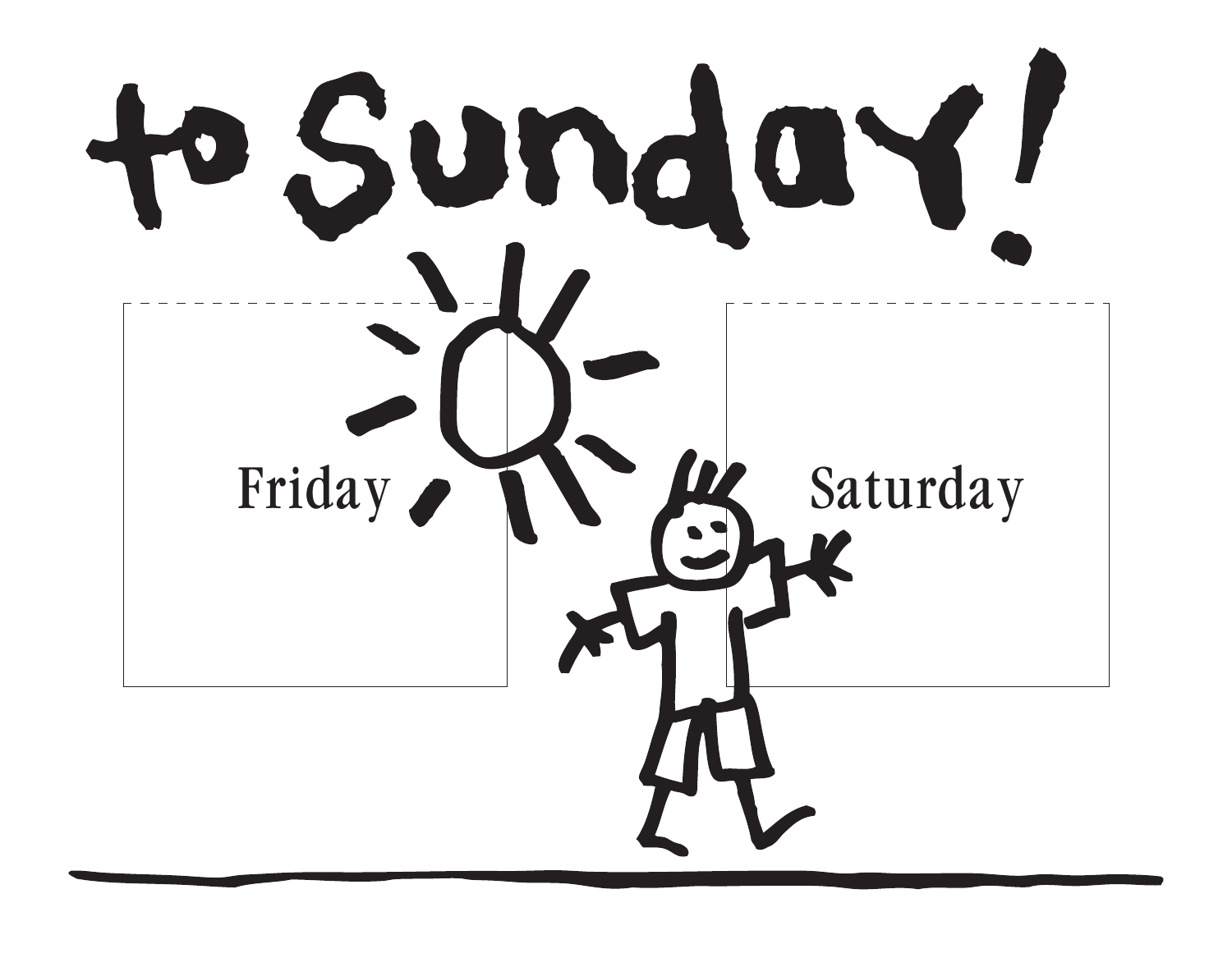*Sing a hymn, psalm or spiritual song from Sunday's worship service* *Pray for your pastor as he prepares this week's sermon*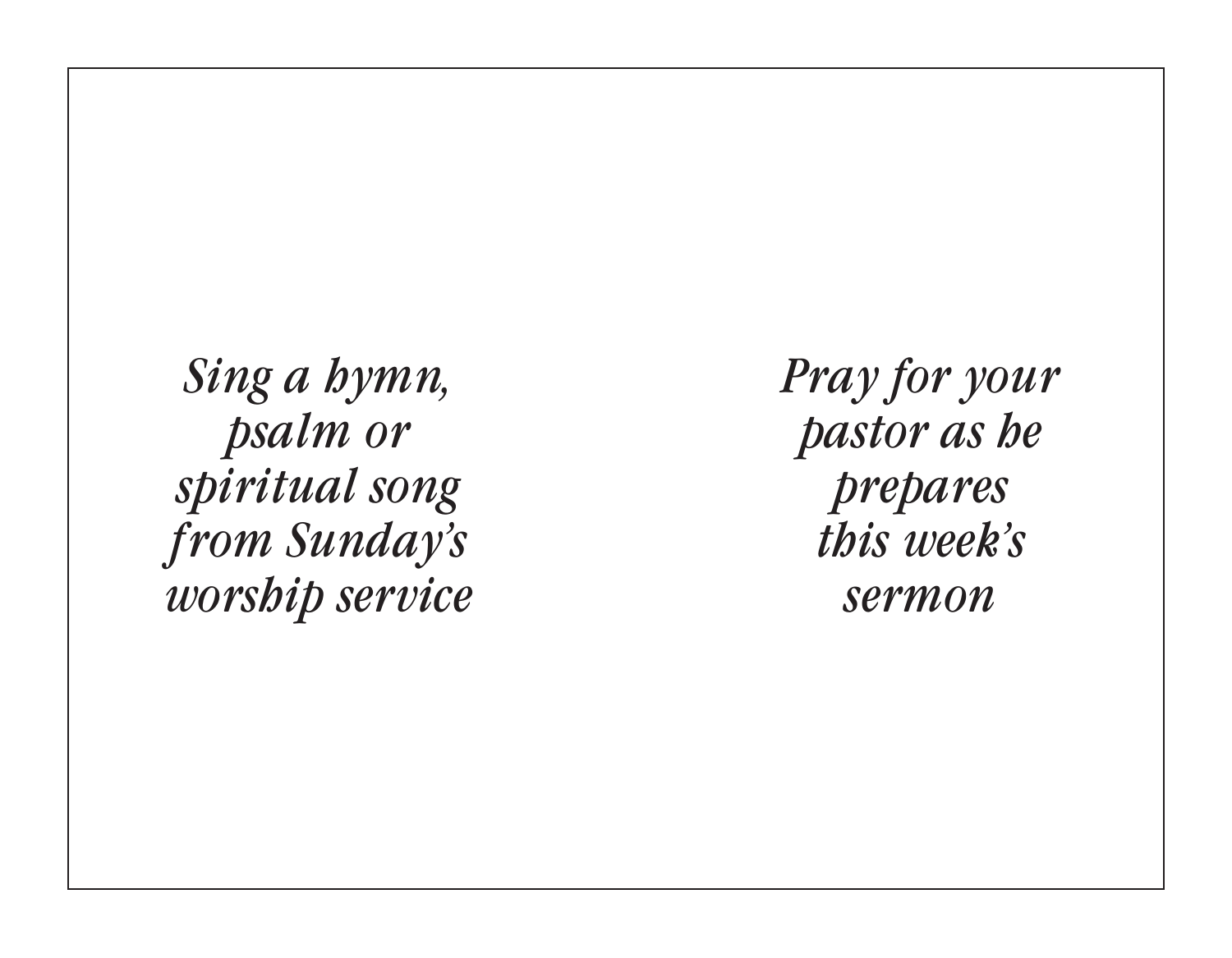*Make a card to encourage a missionary supported by your church*

*Practice reciting the Apostle's Creed*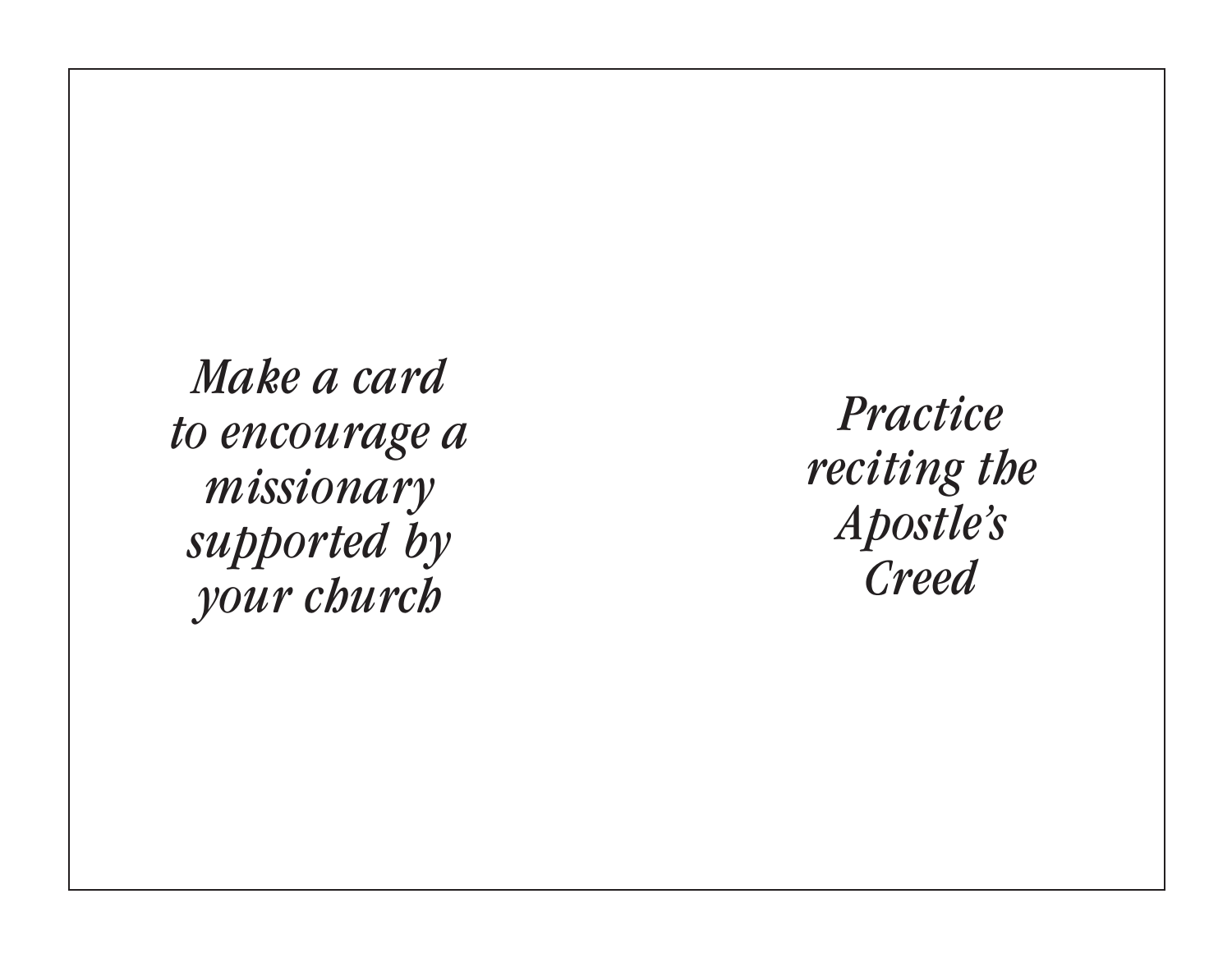*Invite a neighbor or friend to come with you to church Sunday*

*Eat a special sabbath meal together as a family*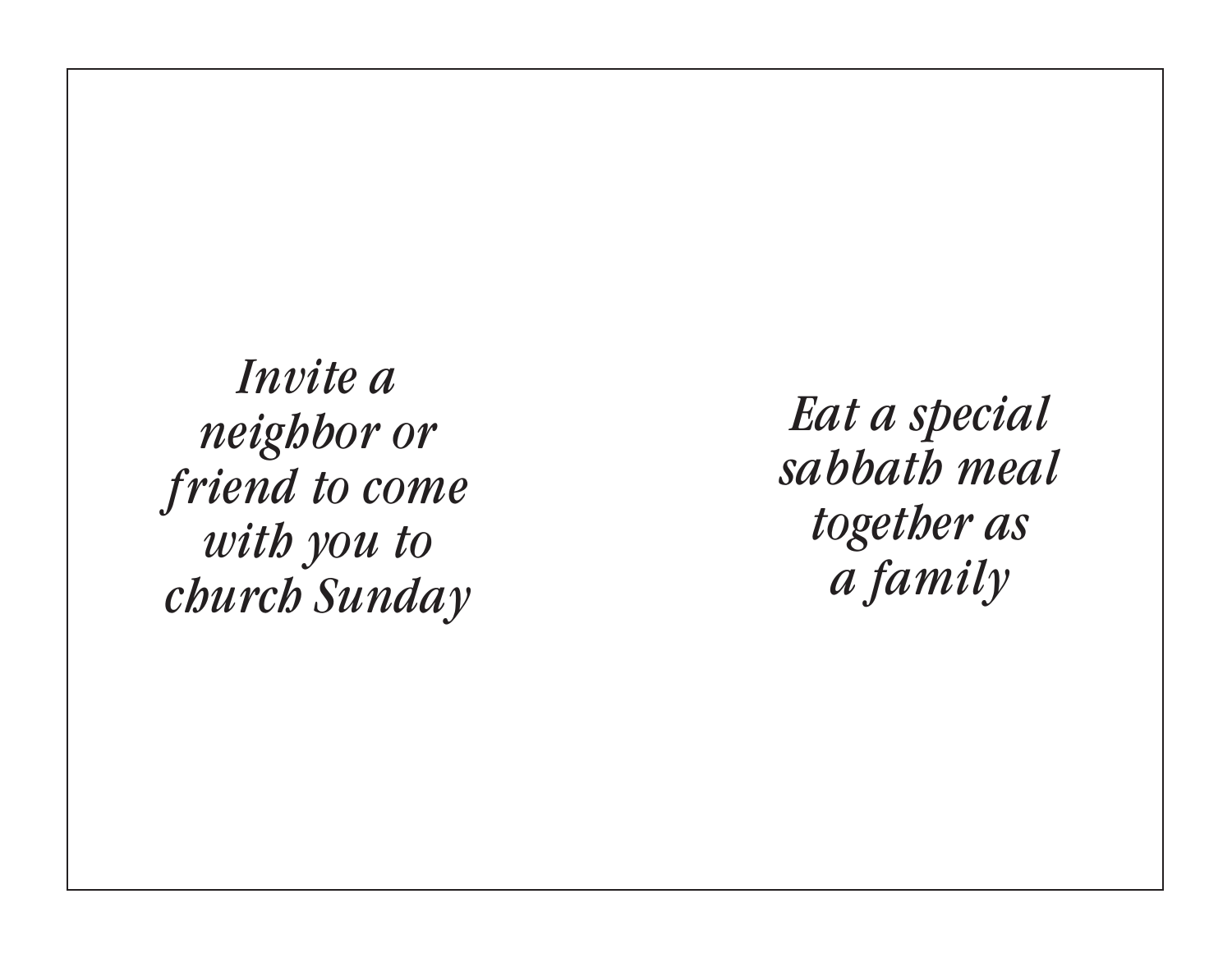*Pray for your father—to follow God, work hard, and love your mother well*

*Pray for your mother—to love God, submit to your father, and care for your family*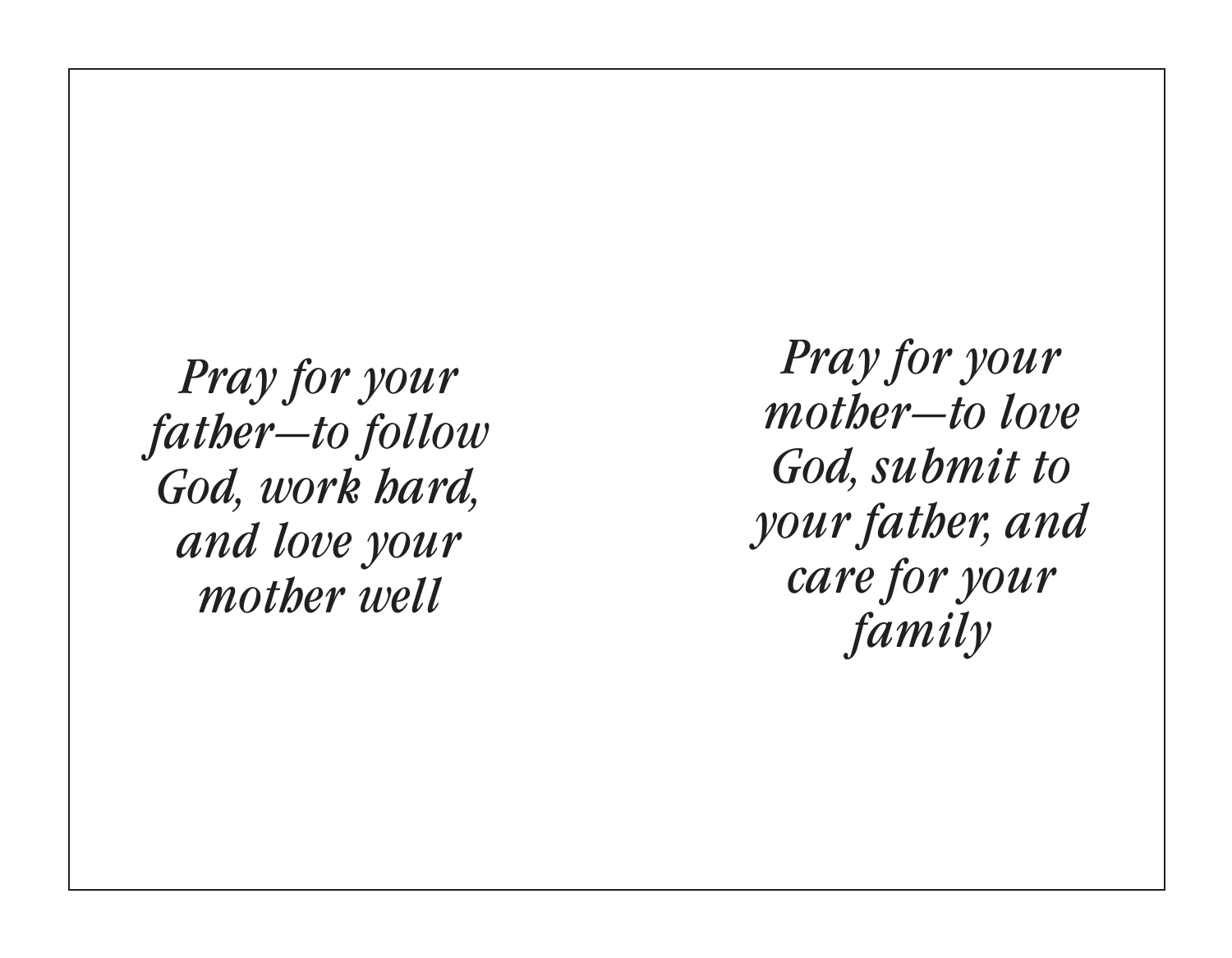*Pray for your siblings—to obey God, honor your parents, and play hard*

*Pray for your grandparents that they'd keep on walking with God*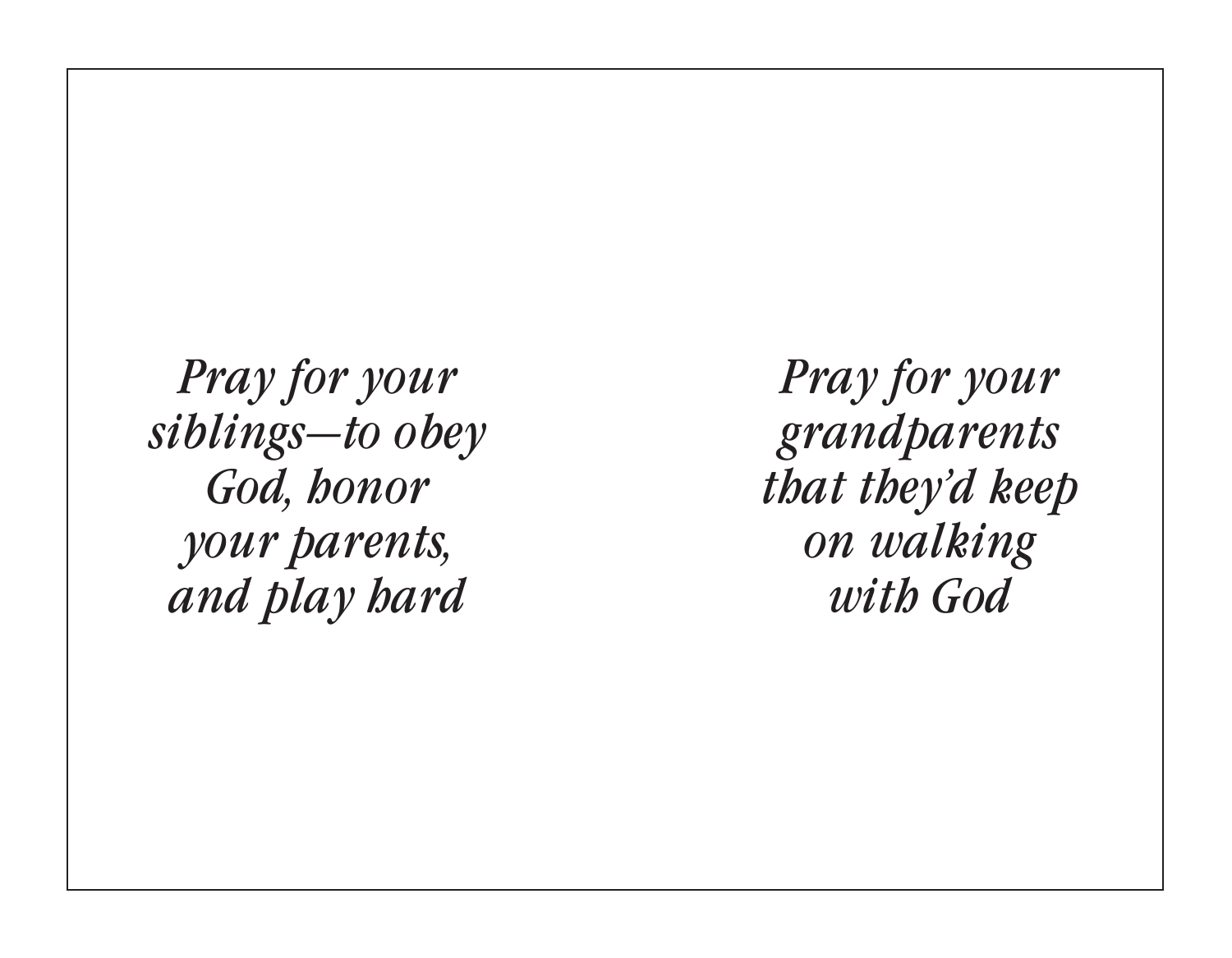*Pray for your country—that the leaders would act justly and love mercy*

*Pray for your church—that the Word of God would be preached and the poor would be loved*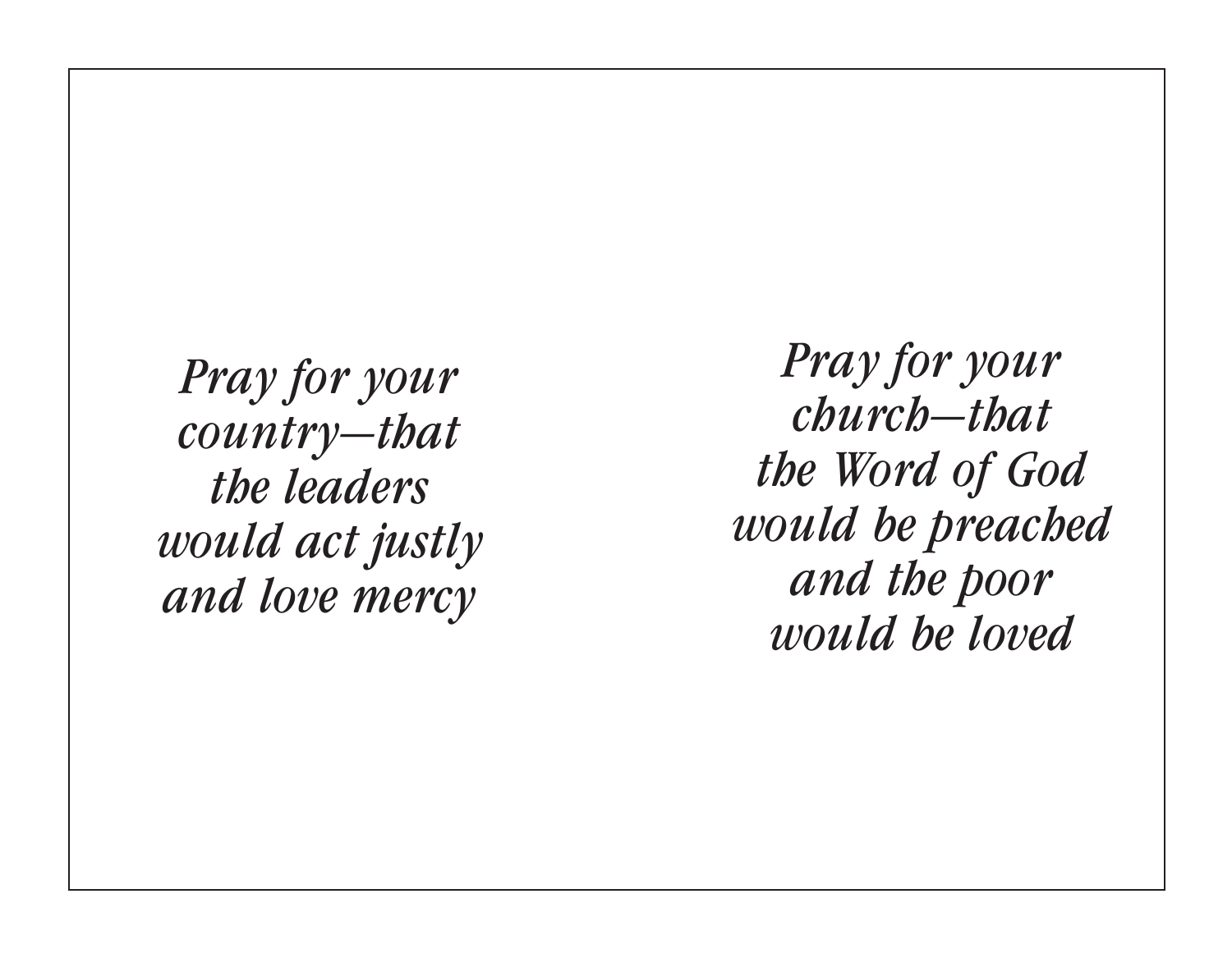*Read from the Bible about a time when an angel appeared*

*Read from the Bible about a prophet fortelling about Jesus*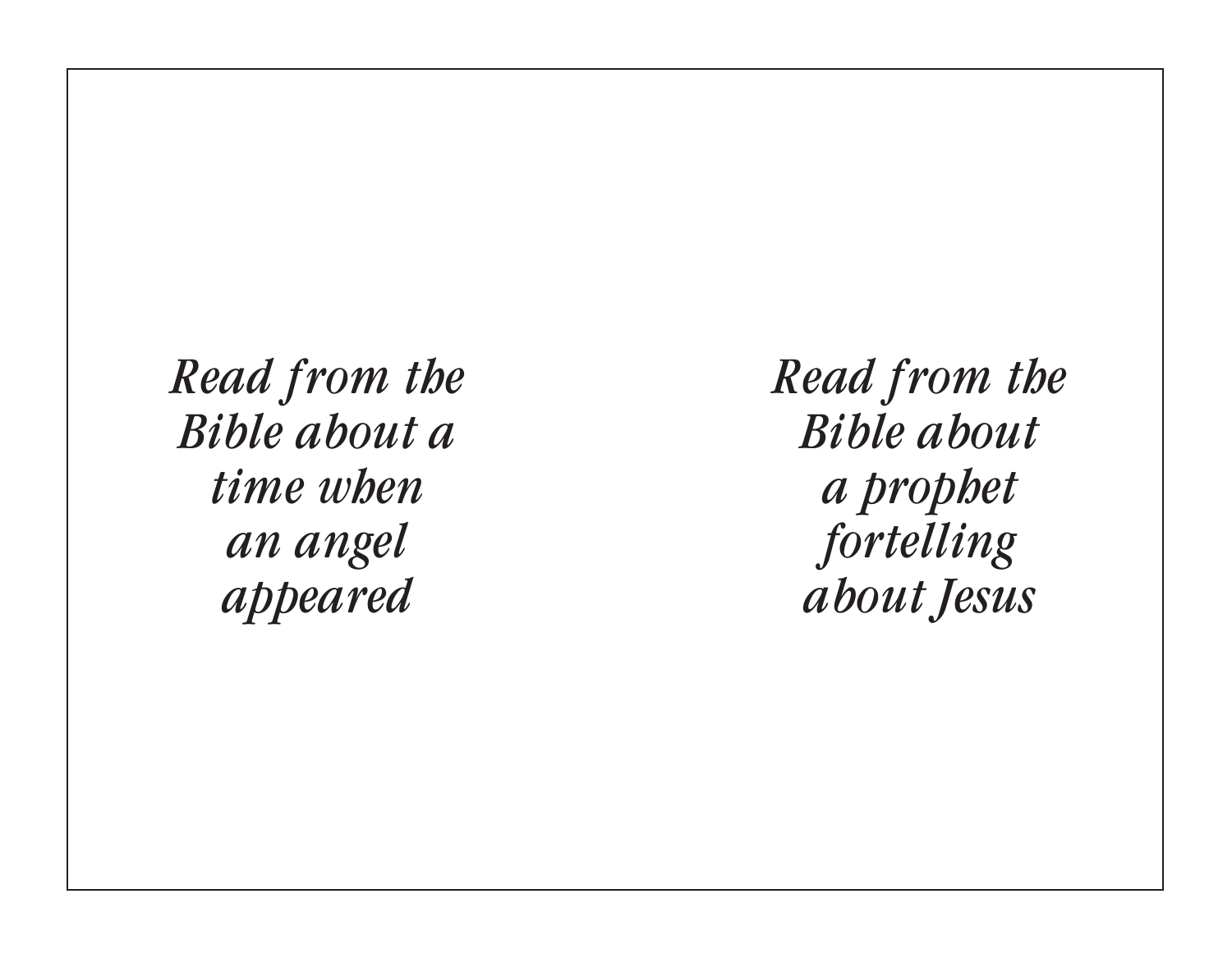*Read from the Bible about the betrayal of Jesus by Judas*

*Read from the Bible about the Apostles and the things they did for Jesus*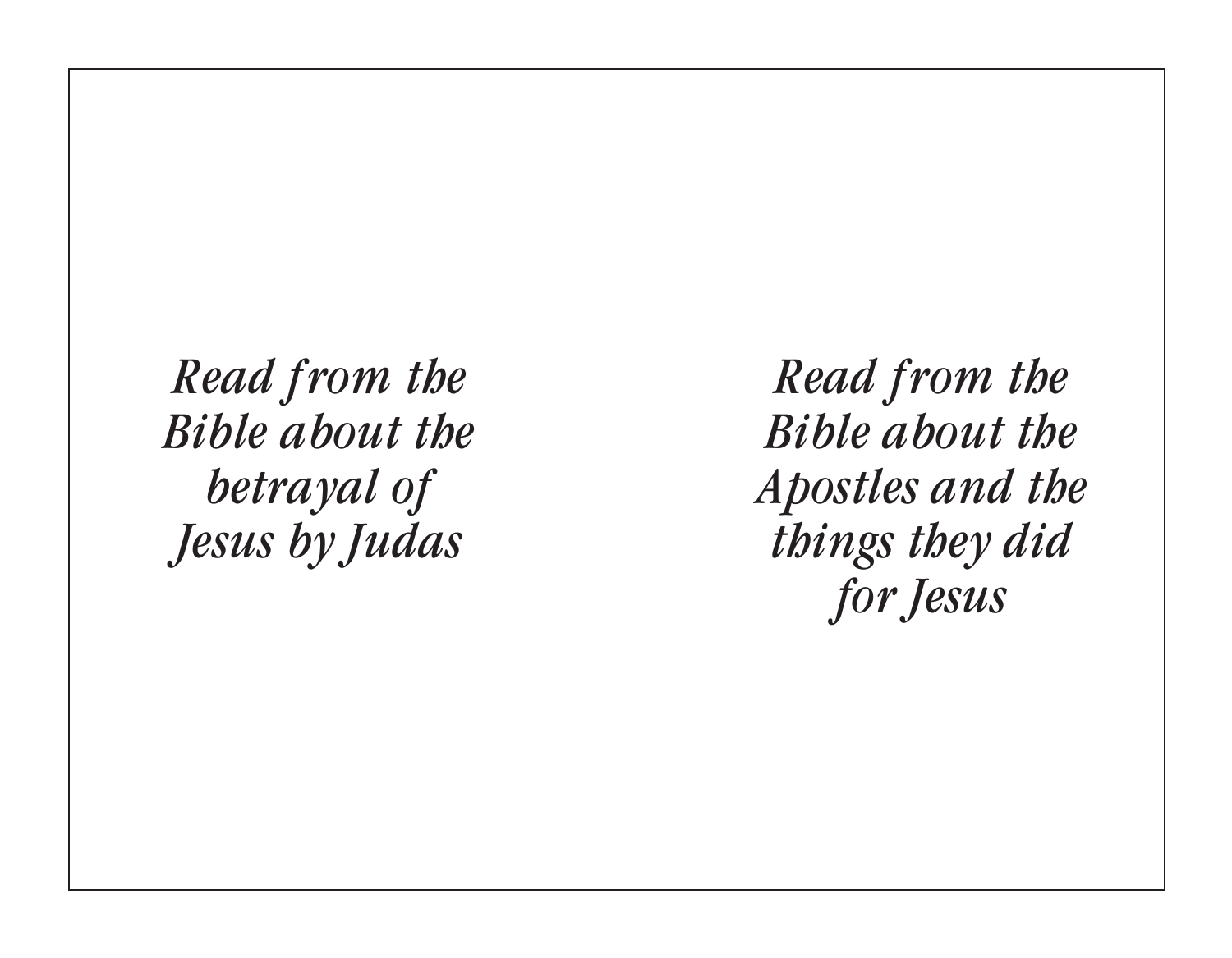*Read from the Bible about the crucifixion of Jesus*

*Read from the Bible about all the saints in Heaven praising God*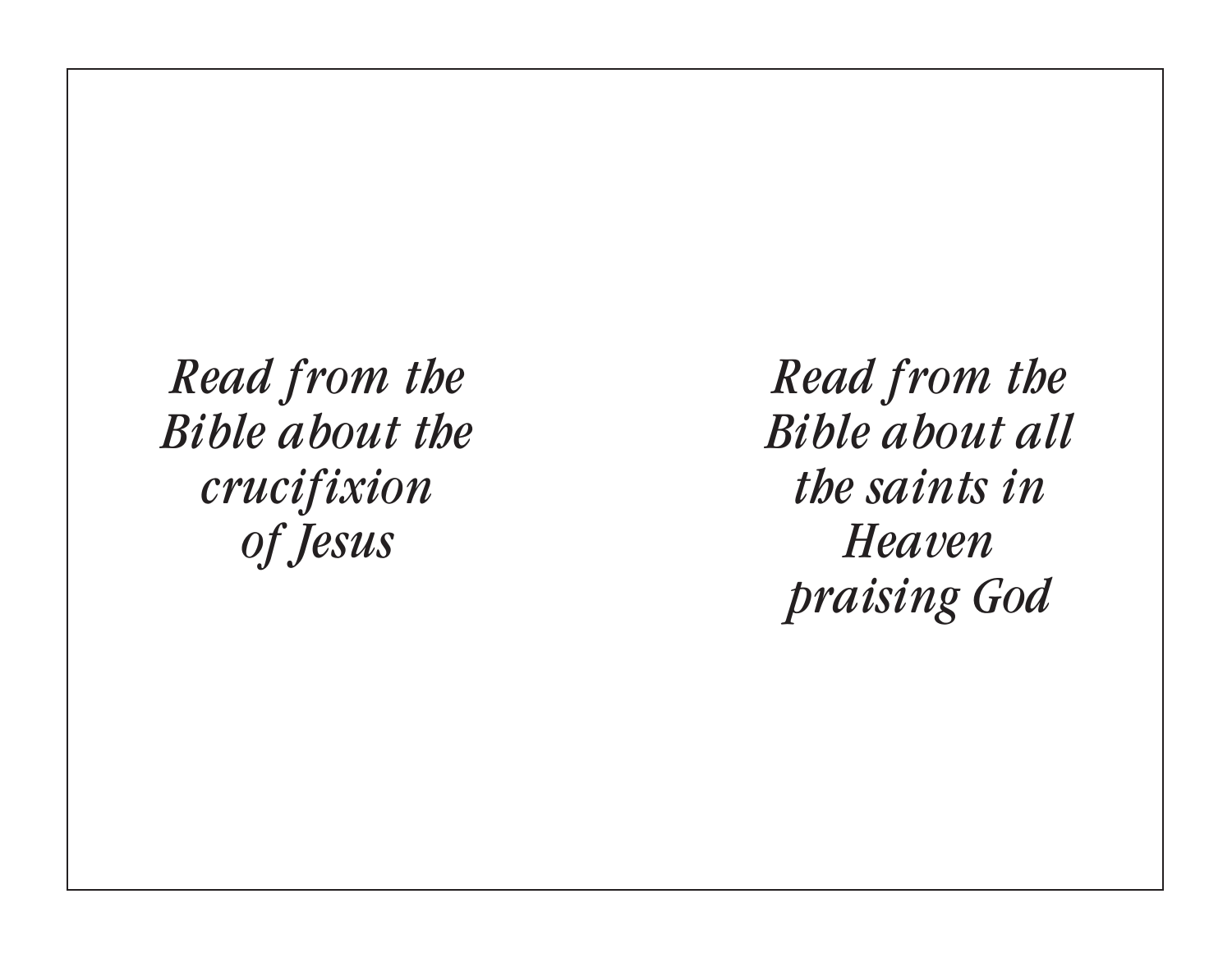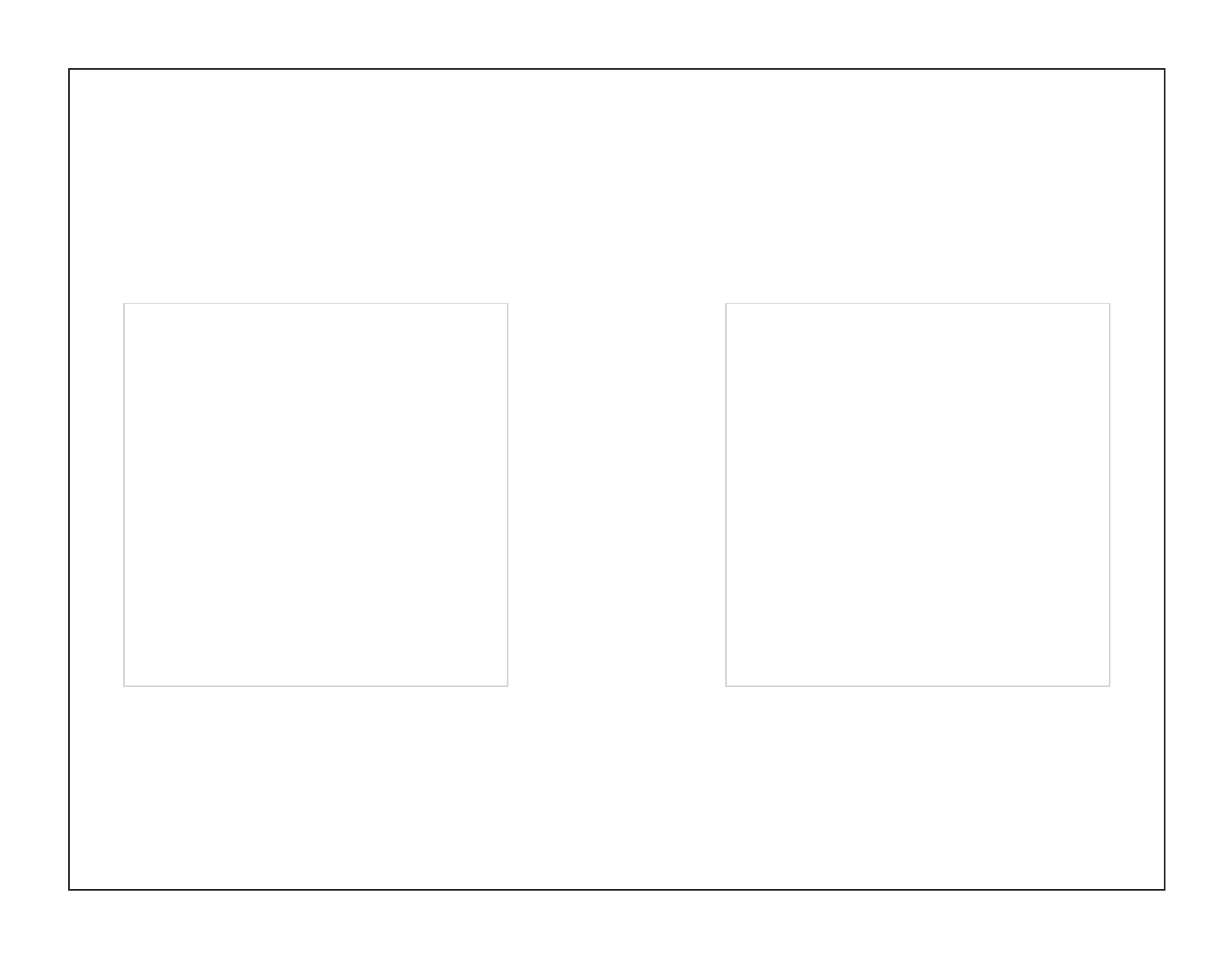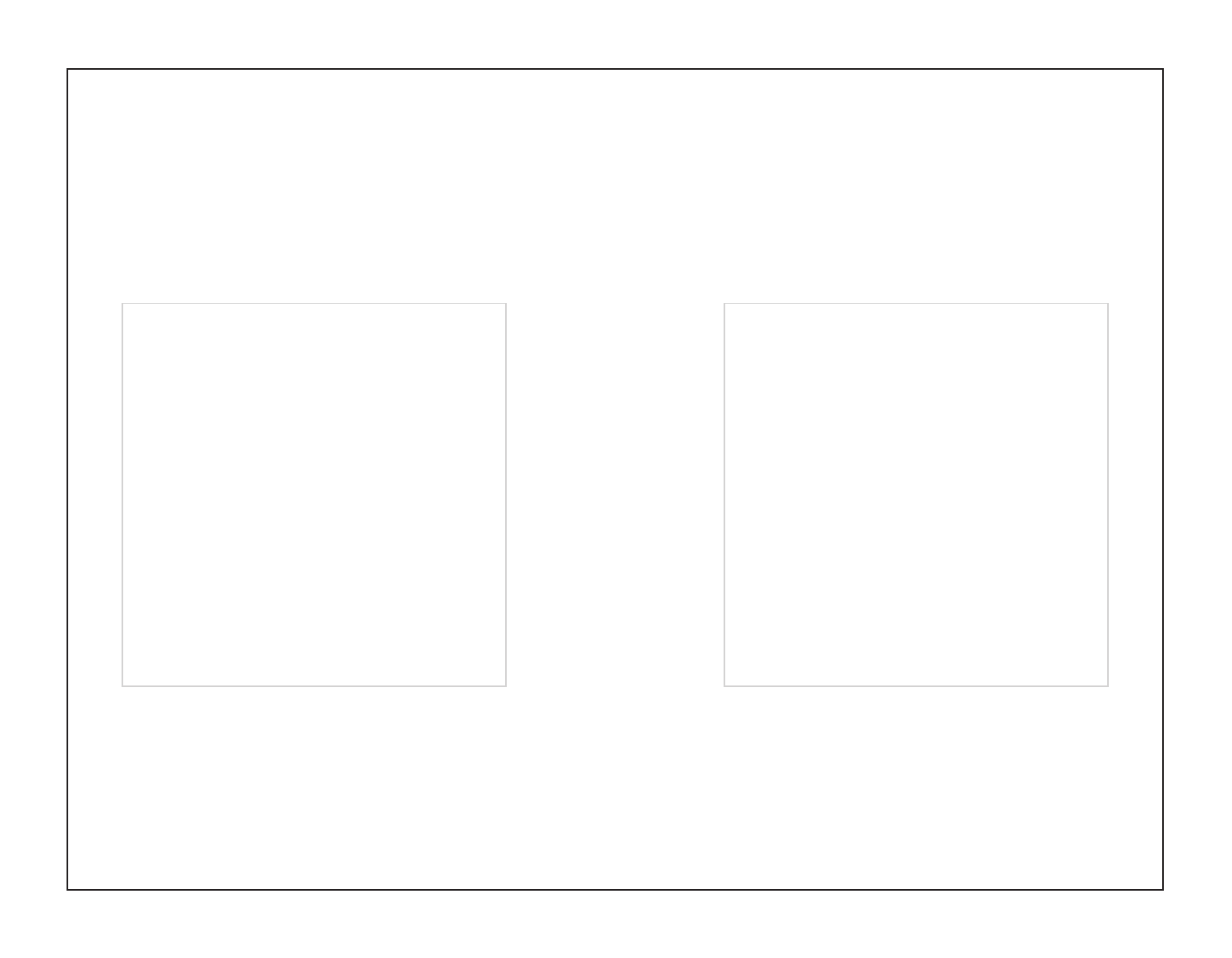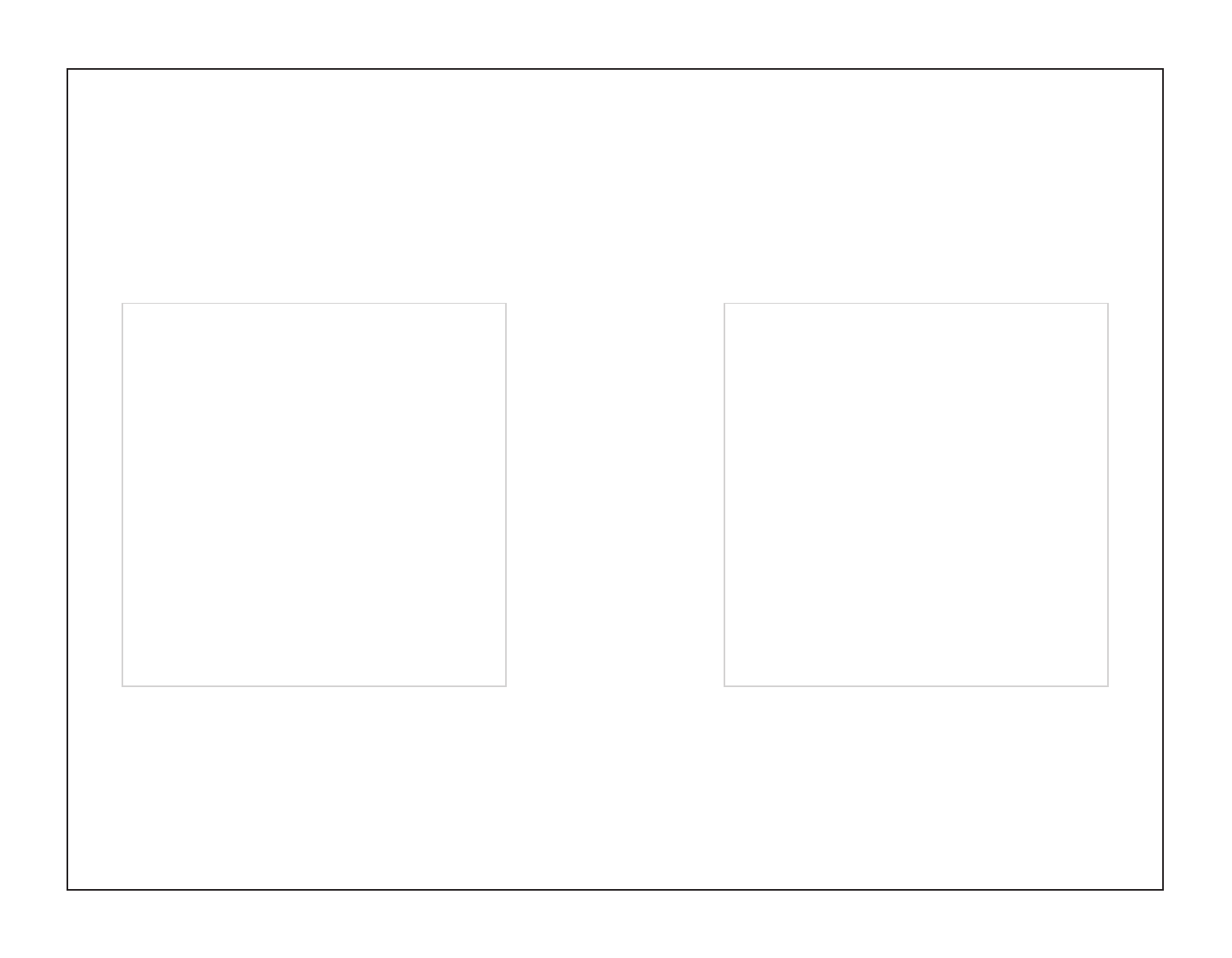*Lay on your back outside and look at the clouds float by*

*Wade in a creek or dig in a garden*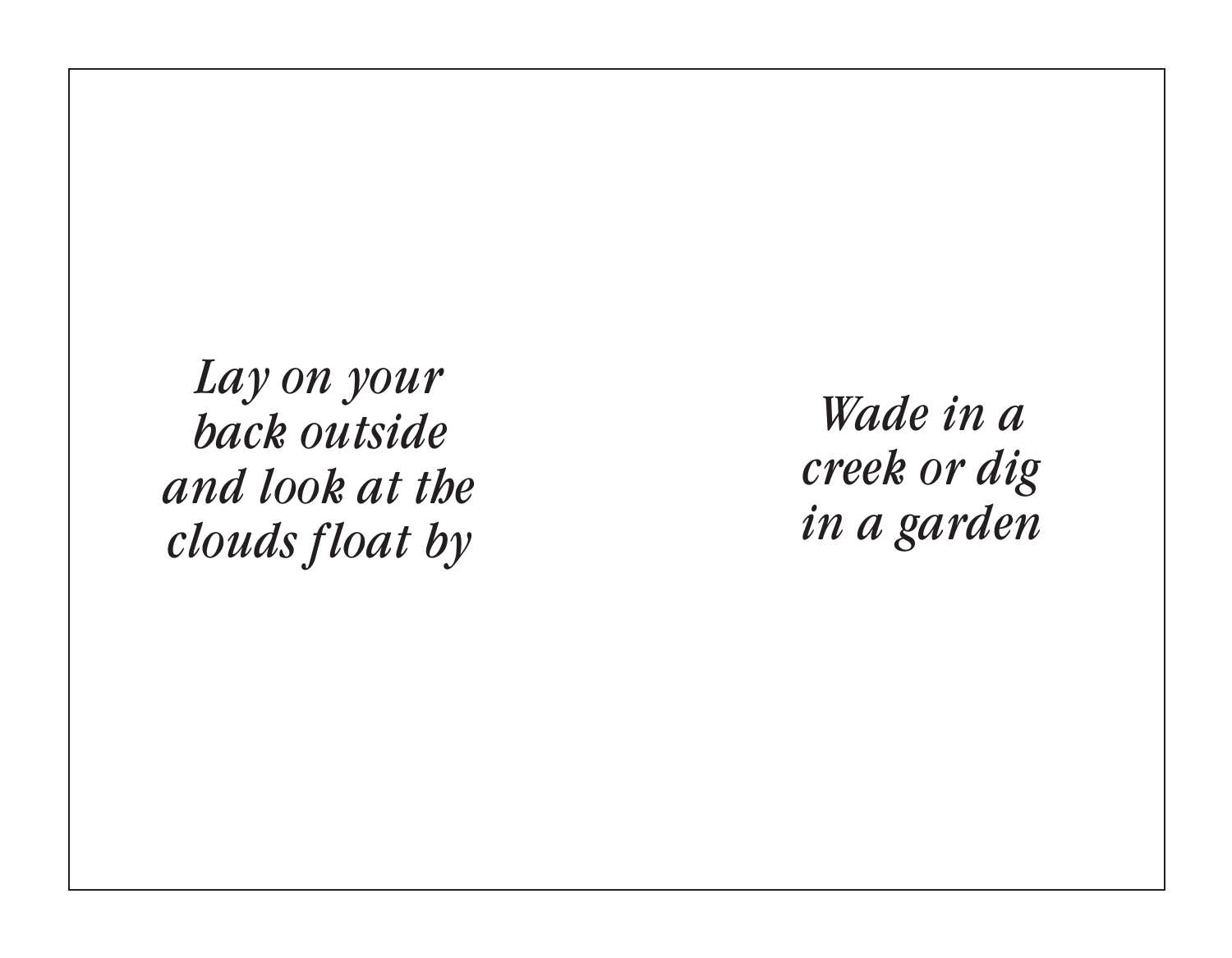*Look at the sun during the day and the stars at night*

*Flap your arms like a bird or swim like a fish under the kitchen table*